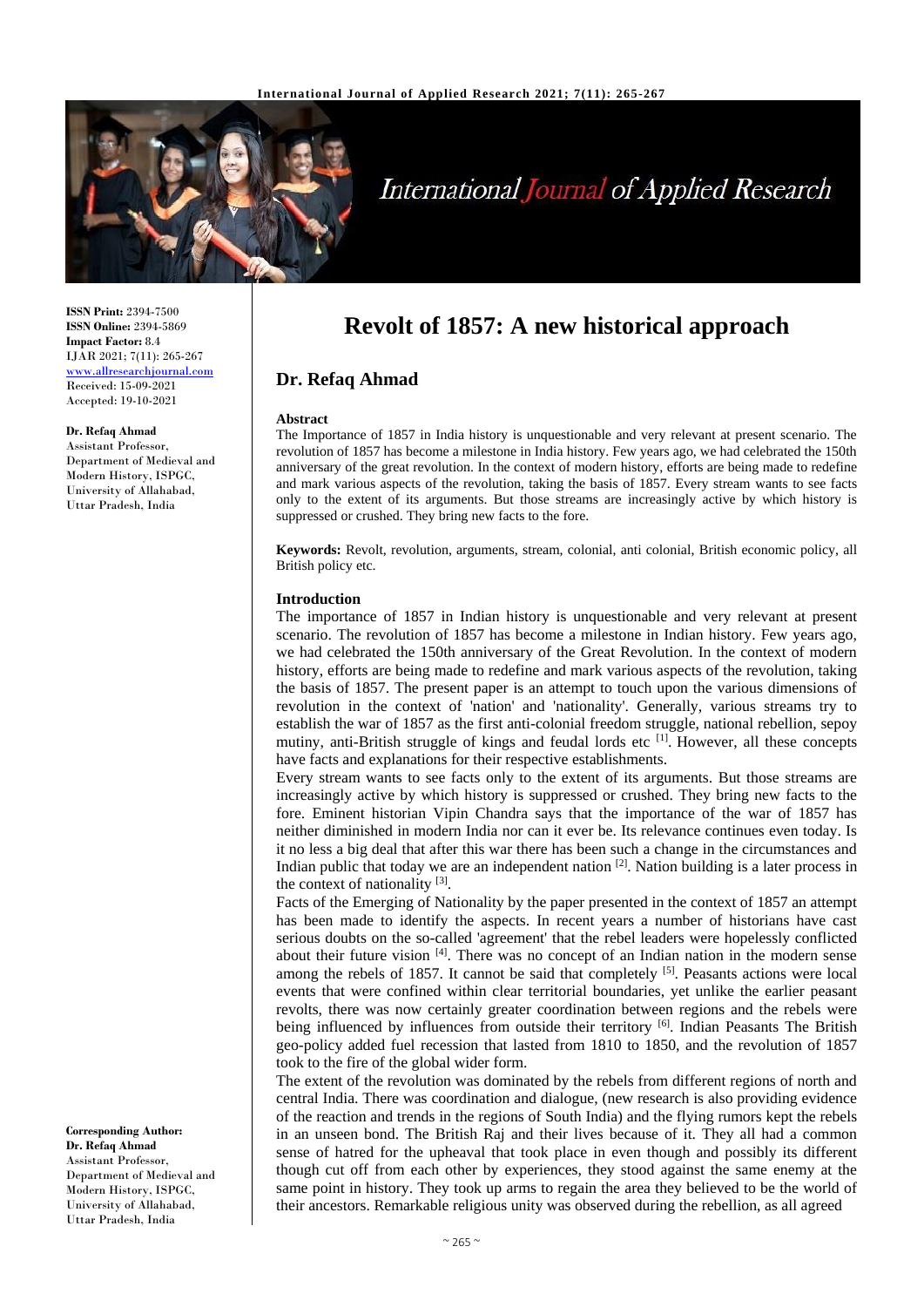that India belonged to Hindus and Muslims in equal measure [10]. In his latest book, C.A. Bailey has seen 'a group of patriots rebellions in the Revolt of 1857. He writes that the demand of the rebels was the restoration of that Indo-Mughal protectorate within the greater sphere of Mughal legitimacy, driven by mutual respect and a healthy balance between the regions and the masses [11]. As the revolution progressed, then the so-called facilitators also accepted the British Raj with criticism. The Bengali educated society opposed the British authority in its contexts, albeit in stifled words, to which their economic interests were attached.

The struggle of 1857 may not be entirely national in the immediate context. The elements of nationalism are not clearly visible, although in later writings there was an attempt to carve out its national character. Here it will be necessary to discuss the immediate aspects of the struggle of 1857, if the rebellion of 1857 is seen in economic, social, political and religious terms, then the feudal system was directly related to all these levels in its context [13]. Contemporary economic policy (British government) was directly responsible for the revolution of 1857. In the United Provinces, mainly in the region of Awadh, Deindustrialization led to commercial decline and limited resources of livelihood, increased pressure on land and agriculture though Zamindars, talukdars the British remained loyal to power, but when their interests were affected, they also rose against power. Understanding the character of the British ruling class in economic discourse as well as the economic effects of British rule on India between 1757-1857 and its relationship with the struggle of 1857 should be investigated more deeply. Ashok Kumar Pandey writes that even though the immediate cause of the revolt in 1857 may have been the greased cartridges, but at its root 100 years of English plundering, corruption and there was dissatisfaction arising out of the horrific destruction of agriculture, industry and trade due to barbaric oppression and anti-people economic policies. This is the reason why farmers played an important role in this struggle. In 1857, even though common soldiers and peasants were seen standing with the feudal lords but after him 25-30 years, they are also seen fighting with feudal lords and moneylenders. In many areas the peasants and artisans forced the talukdars to take part in revolts while in some instances when the talukdars reconciled with the British even when the people continued to revolt. The biggest thing is that the main initiative was taken by the soldiers i.e. the uniformed farmers, the caste and sub-caste relations of the revolt soldiers, who now took off their uniforms and joined the peasants, also used to connect them with the peasant communities. The question remained about the Symbols of revolution- Chapatis, they spread from village to village [15]. The public took different meanings from them and they remained a symbol rather than an indicator or cause of impending crisis. In this way, the evidence of the freedom mobilization of the common peasants and the common people in the revolution cannot be ignored.

Politically, the policy of the British government was hostile towards the princely state, Dalhousie's 'grab policy' and 'the doctrine of lapse' etc., all the princely states were connected with their interests. On the other hand, even at the religious level, people of all religions and castes of the Indian society lived together peacefully with their values and beliefs, although these values were bad practices in other contexts,

but the British government attacked the traditional values and beliefs of the Indians. Provided an opportunity to the Indian religious communities to unite and protest among themselves. Although this initial opposition arose from within the soldiers <sup>[16]</sup>. In this situation all the Indian masses united against the power and the struggle began. Although there has been a wide discussion on the struggle of 1857 regarding its nature, yet in its context this struggle is for the future. It certainly gives rise to the elements of nationalism.

Any change-oriented conflict does not suddenly erupt around the world, it is the most intense expression of a long background. After the British colonized India, there were many conflicts with some areas turning into colonies of India, sometimes by tribes and sometimes by farmers [17]. The struggle in different parts of 1857 was called the first national revolt in this form. Although it had a limit.

The British scholars and officials never considered it as anything more than a military rebellion, Hindu Muslim conspiracy and barbarism against civilization. Although, the British MP Benjamin Dezarely called it a 'national rebellion' for the first time in the British Parliament. After that, in the first decade of the 20th century, VD Savarkar called it India's first independence and written down his idea as a book. Although many post-independence historians questioned its national nature, Mazumdar does not consider it as India's first freedom struggle at any level [18]. Although historians like Ashish Bhushan Chaudhary and S.N. Sen with soldirs and common people consider participation but do not call it a national struggle. But all these analysis have their own perspective of seeing, understanding and analyzing history. But history cannot be seen in such a onesided way under any particular kind of interpretation It should be broken. Revolutions stand on many surfaces of conflicts, many forces for their own reasons converge in one center and agree immediately to strike in one place. It is of course that in the pages of the history of the struggle of 1857, princes and soldiers of the British army appear prominently, but it is also true that any revolution does not survive only by rebellion within power. The same struggle has survived in which the support of the common people is obtained. Although the struggle of 1857 could not progress towards success due to its inherent weaknesses. Most importantly, the leadership of the rebellion was in the hands of feudal princes who were past-oriented. The struggle of 1857 continued to inspire the youth, farmers and laborers who aspire to bring about a change in the current situation.

The important question here is that how to define the concept of Nation and nationality in the context of 1857. The famous western scholar Hobbes baum writes that nationality is formed before the nation and nationality is a dynamic concept. The revolution of 1857 shoud be seen in these mentioned elements as a process of building up the nationality of India. At present, considering 1857 as a milestone, every part of the Indian society-Dalit, Muslim is conscious of the discussion of their respective role in the struggle of 1857 and that nation in the same sense and context. Trying to find its place in construction attempts will have to be made to make the context of nationality in the context of 1857 in the future. The revolution of 1857 wanted to unite and inspire all the elements of the making of India and hand it over to the future, on which path a democratic and democratic nation like India was later built.